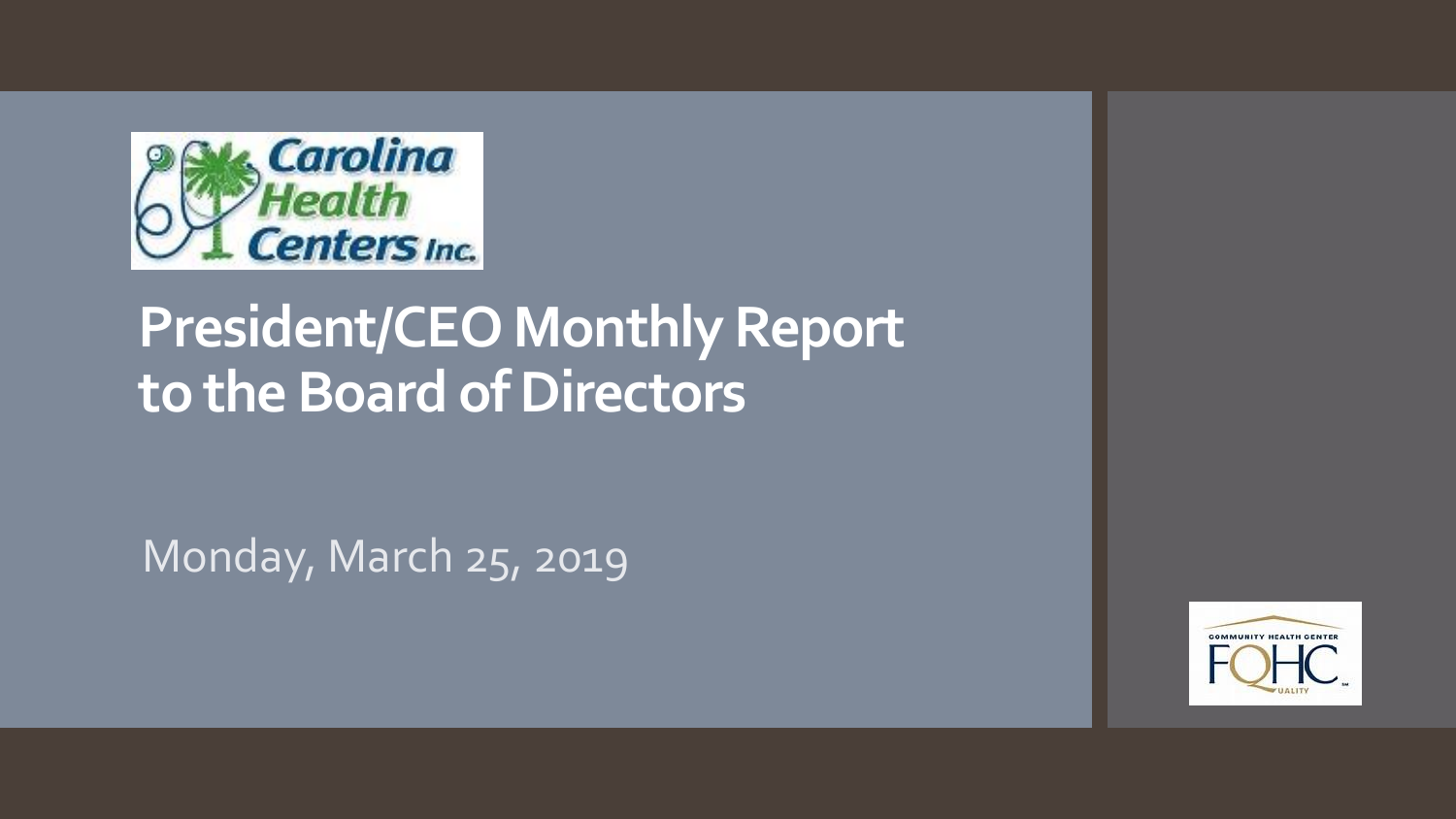## Federal:

- Focus shifts to health center funding in both essential categories:
	- Annual discretionary appropriations
	- Community Health Center Fund \$4 billion expires on September  $30<sup>th</sup>$
- Headed to NACHC Policy and Issues Forum policy papers attached
- 340B
	- NACHC has convened high level Strategy Advisory Council

## State:

- Meeting with SCDHHS and consultants retained to address negative impact of "spread pricing" in MCO RX claims
- Meeting with Medicaid Director Josh Baker discussing future policy and programmatic priorities of the Agency 20, 2019.

Advocacy and Health Policy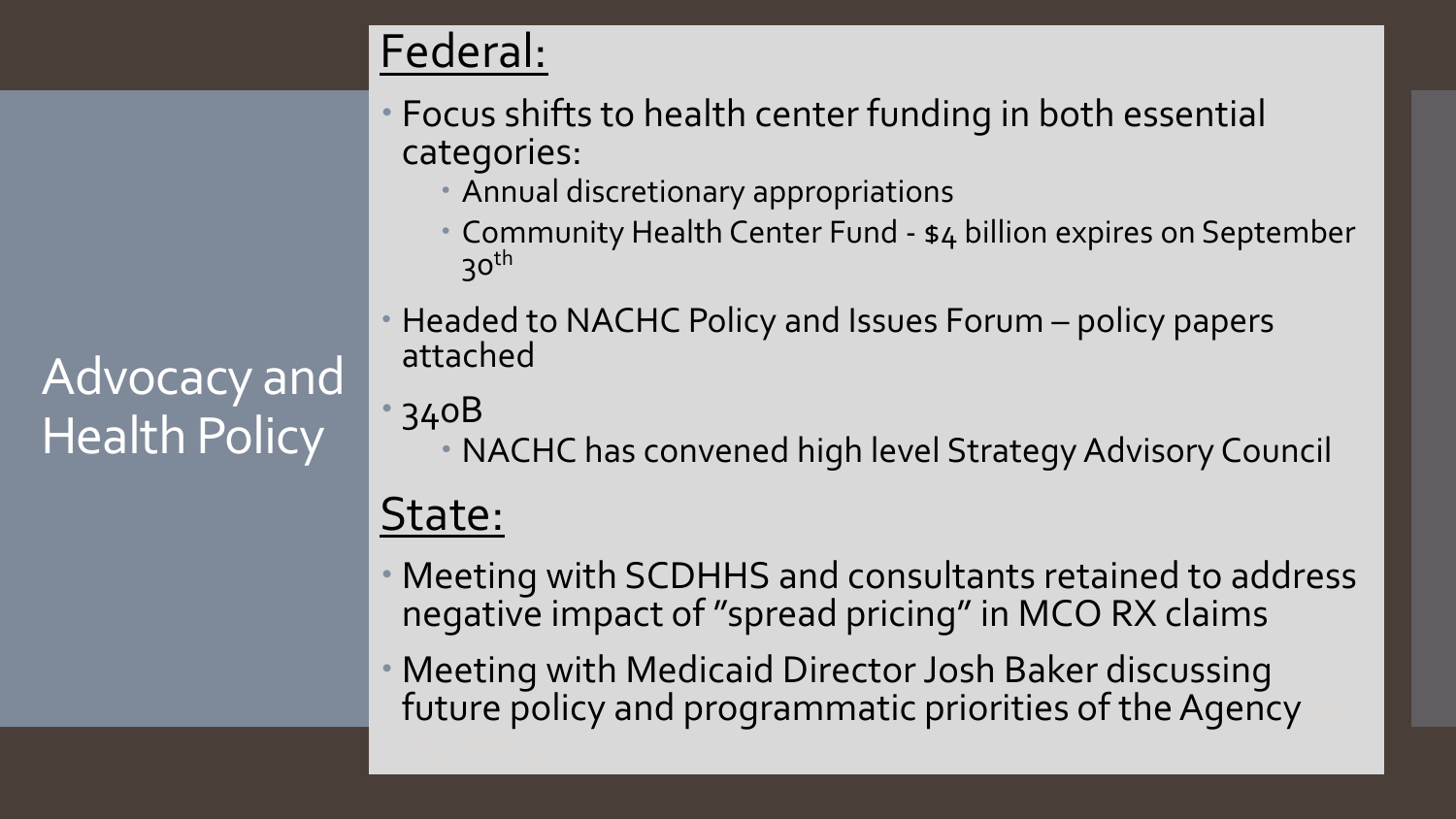**CHC** Governance, Leadership, and Staff Development

- Work continuing on CHC's PIP Plan.
- Senior Leadership Team meeting on Thursday, March 21st
- Recruitment teams meeting on a regular basis
- Meeting of the Board Development Committee **1st Draft of Board Development Plan being** reviewed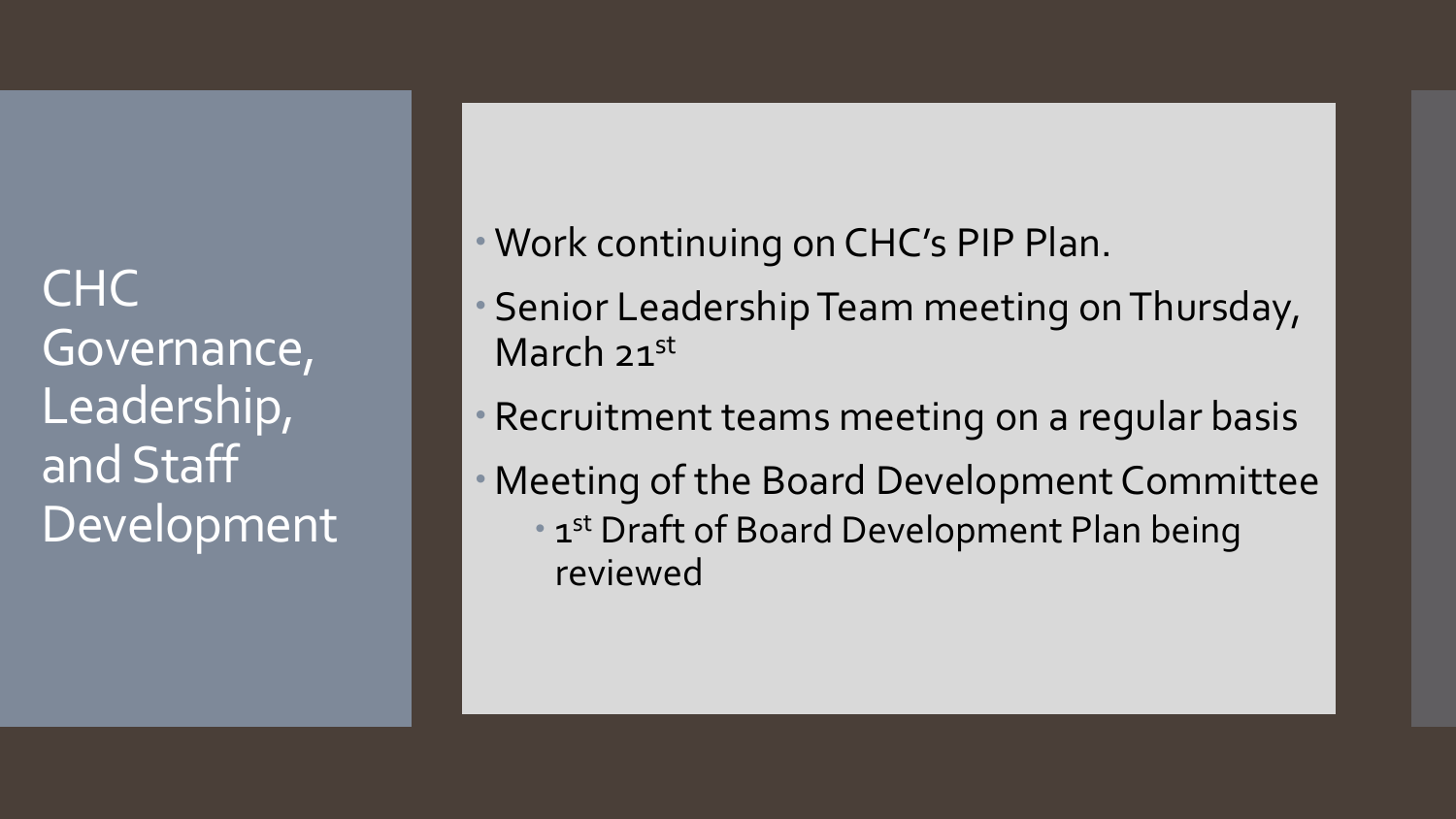# Strategic & **Operational** Updates

#### **Department of Pharmacy:**

- Pharmacy Oversight Committee met on Friday, March 22<sup>nd</sup> focus on compliance of CCP billing practices - recommendations forthcoming in 2 areas
- Continued development of contract RX initiative CVS option available to patient on July 1, 2019

#### **Department of Family Medicine:**

Assessments underway at those practices with low productivity

#### **Department of Pediatrics:**

Focus on recruitment at HTP – identifying contributing issues

#### **Behavioral Health**

- Shared leadership meeting with BCMH
- Meeting with Cornerstone re: community distribution protocol for emergency reversal agents
- Meeting with Medicaid Director Josh Baker indicates need to put integrated MAT on CHC's radar screen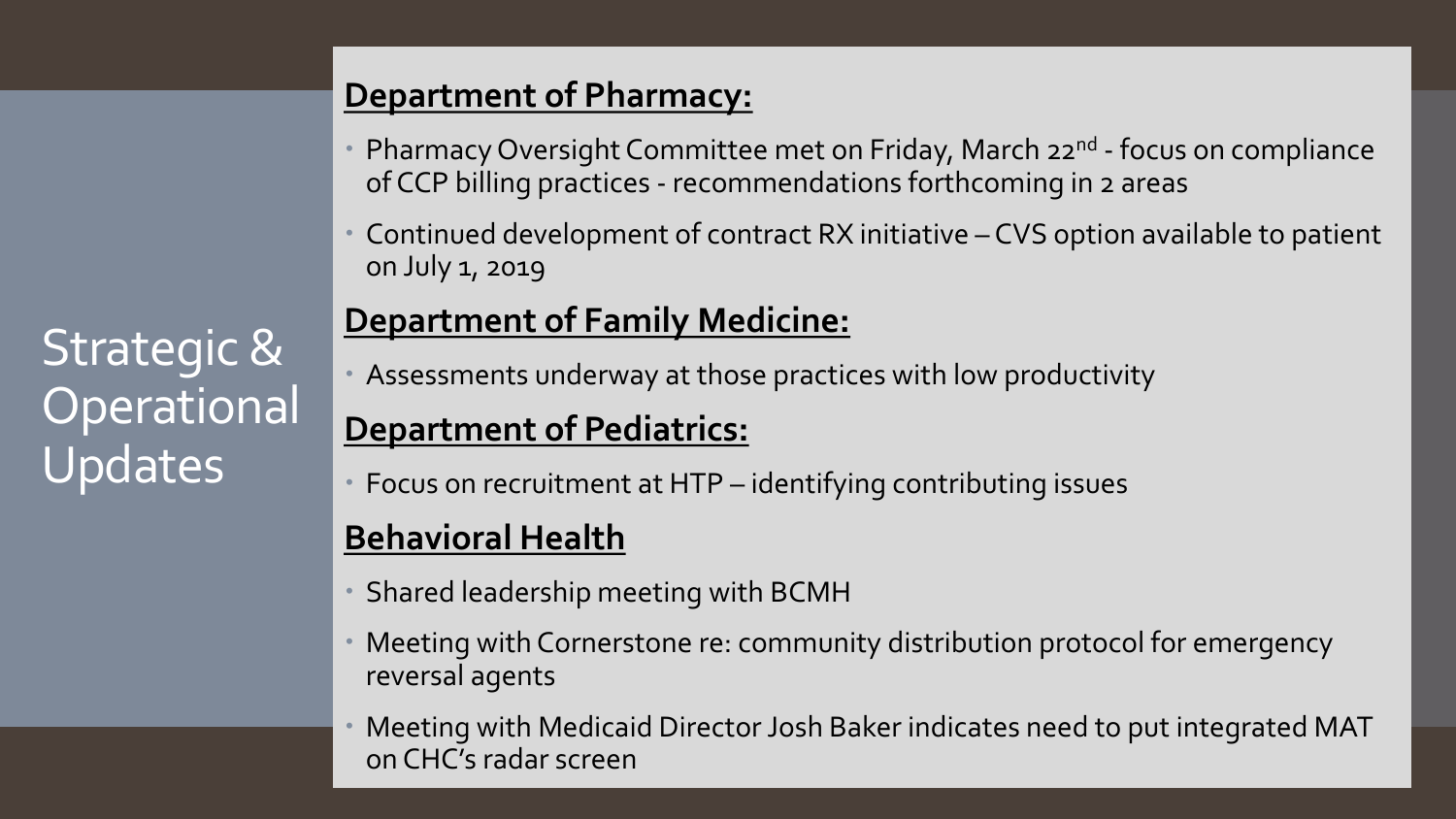### **South Carolina Primary Health Care Association:**

No specific activity to report

### **Community Integrated Management Services – CIMS:**

- Convened and participating as co-chair of Development Committee with 2-fold charge:
	- 1) perpetuate the leadership of CIMS through outreach and education of current partners; and
	- 2) expand the partnership through outreach, education, and evaluation of potential new partners

Affiliate and Partnership Updates